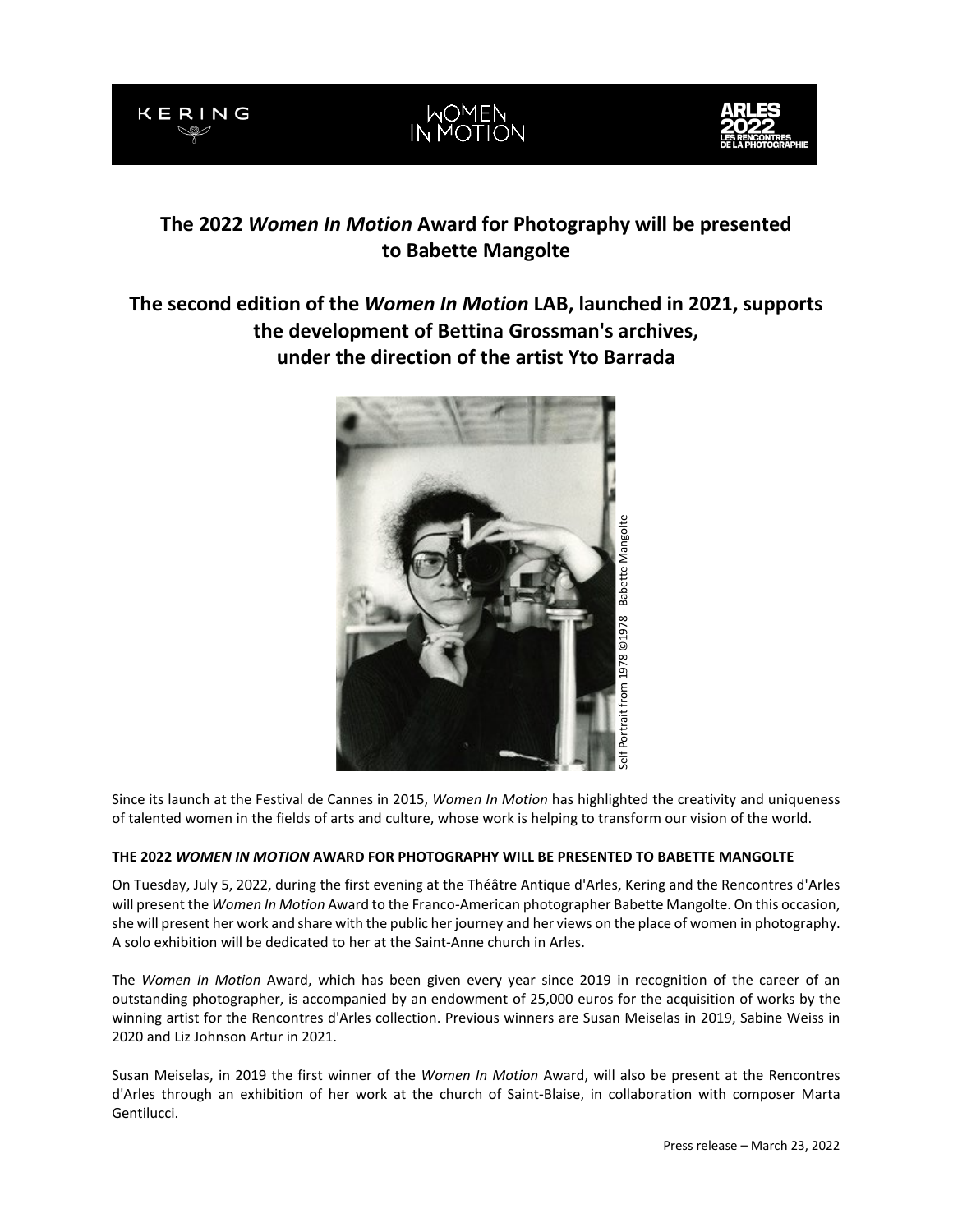#### **THE** *WOMEN IN MOTION* **LAB 2021/2022: BETTINA GROSSMAN BY YTO BARRADA**

Launched in 2019 by Kering and the Rencontres d'Arles in conjunction with the *Women In Motion* Award, the *Women In Motion* LAB provides tangible support for any project that highlights women in photography.

The first edition, 2019 to 2021, was dedicated to rewarding the place of women in the history of photography and resulted in the publication by Editions Textuel of the *Une Histoire Mondiale des Femmes Photographes.* The LAB also supported the English-language edition, *A World History of Women Photographers,* to be released in June 2022, by Thames & Hudson.

For the second edition of the LAB beginning in 2021, Kering and the Rencontres d'Arles continue their commitment to women photographers lacking the recognition they deserve, by supporting the research and development of Bettina Grossman's archives by the artist Yto Barrada, and the exhibition organized as part of the festival, beginning in July 2022.

Bettina Grossman (1928-2021) - "Bettina" to the art world - has left her mark in the history of photography, even though her work remains relatively unknown to the general public. A mythical artist of New York in the 1960s and 1970s who lived in seclusion in the Chelsea Hotel from 1972 onward, Bettina developed a prolific body of work spanning more than 60 years.

Her death in New York on November 2, 2021, at the age of 94, went relatively unnoticed.



In 2017, Yto Barrada began a major research project on Bettina's art. This resulted in a monograph that presents an exceptional photographic,

cinematographic, and graphic body of work by the artists, influenced by the practice of conceptual sculpture. The book won the Luma Rencontres Dummy Book Award Arles 2020. It will be published by Atelier EXB in 2022 and will be unveiled during the opening week of the Rencontres in July 2022.

A monographic exhibition of Bettina's work in the Salle Henri Comte in Arles, also supported by the *Women In Motion* LAB, will accompany this major publication.

## *WOMEN IN MOTION* **AND LES RENCONTRES D'ARLES RENEW THEIR COMMITMENT**

Kering is pleased to announce the extension and strengthening of its partnership with Les Rencontres d'Arles, committing to the festival for another five years as a major partner.

Launched in 2015 to highlight the role of women in the world of the 7th art, *Women In Motion* has become a prime forum for changing mind sets and fighting against gender inequality in all artistic and cultural fields, and particularly in photography. In March 2019, Kering and Les Rencontres d'Arles announced their partnership and the launch of the *Women In Motion* program in Arles. While continuing since 2016 to support the Prix de la Photo Madame Figaro which supports young female talent, Kering has also launched two complementary activities: the *Women In Motion* LAB and the *Women In Motion* Photography Award in Arles.

#### **About Babette Mangolte**

Born in France in 1941 and based in New York since the 1970s, Babette Mangolte is a filmmaker, photographer, artist, and author of critical essays on photography. As a director of photography, she worked with Chantal Akerman on the cult films *Jeanne Dileman, 23 rue du Commerce,* and *1080 Brussels.* She has documented the choreography and performances of Yvonne Rainer, Trisha Brown, Joan Jonas, Robert Morris, Lucinda Childs, Marina Abramović, Steve Paxton and the 1970s theater scene in New York City. Her recent solo exhibitions include a retrospective exhibition at Kunsthalle Vienna (2017) and VOX centre de l'image contemporaine, Montreal (2013). Her work is regularly shown in exhibitions, festivals, and film programs internationally, including recently at Tate Modern, London; Migros Museum, Zurich; ICA, Philadelphia; South London Gallery, London; ICA, London.